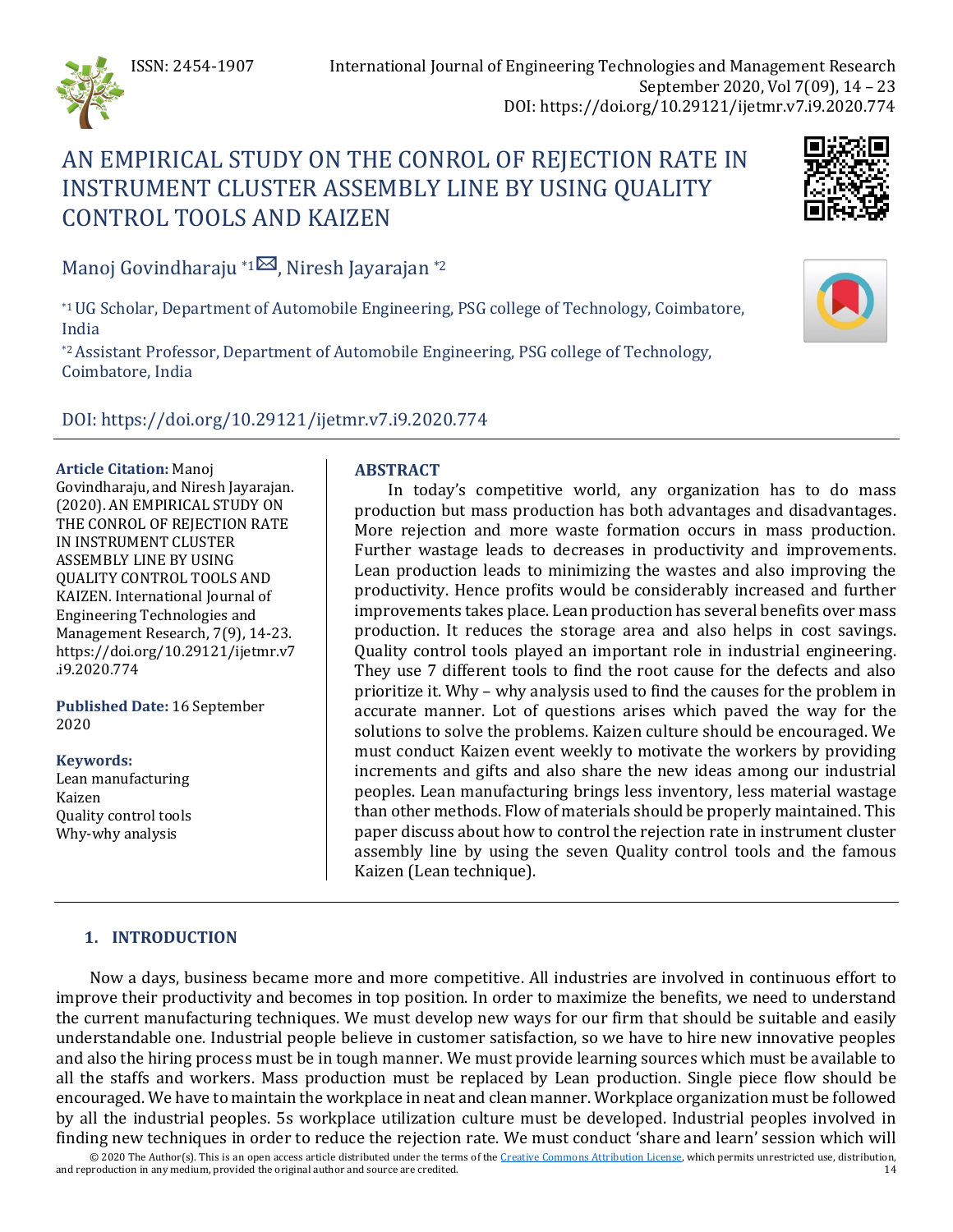results in better understanding of the workers and also our firm. Here how to find the problems along with its solution in industries should be discussed. And also how improvements made in the industry in short span and how to utilize the materials and machineries in proper way are discussed here.

# **2. LITERATURE SURVEY**

### **2.1. REDUCING REJECTION RATE IN SMALL SCALE MACHINING**

This paper aims to identify the problem related to different products and probable solutions based on that problem. They use 7 Quality control tools to identify the causes for the problem and then they reduce it. They believe in Reduction in rejection is indirectly improving productivity and profitability of the organizatio[n \[1\].](#page-9-0)

### **REJECTION RATE REDUCED BY IMPLEMENTATION OF ROOT CAUSE ANALYSIS METHOD**

First of all they developed a process flow and a full plan to move faster to find where the improvement gets ceased. After they find the root cause for the problems and develop solutions for that particular problem[s \[2\].](#page-9-1)

### **REDUCTION OF REJECTION OF AN AUTOMOBILE PART USING SIX SIGMA APPROACH**

They tried to implement the six sigma methodology in a honing process. The Six Sigma DMAIC (define – measure – analyze – improve – control) approach has been used to find the better results. The rejection level can be reduced by implementing the step-by-step approach of Six Sigma in a manufacturing process. This will result reduce the rework and rejection rat[e \[3\].](#page-9-2)

# **A REVIEW ON LEAN MANUFACTURING IMPLEMENTATION TECHNIQUES**

For lean implementation, A.N.Balaji and R. Sundar developed a plan which comprises buying raw materials from sellers to final finished product. They study the principles of lean manufacturing. They tried to upgrade the industrial manufacturing environment. They use Kaizen and Poka-Yoke lean concepts for waste reduction and also understood that this concepts will leads to the less inventory, increased productivity and overall organization profits becomes doubled. The production plan generated by scheduling decides service order, allocation of resources and manages queue of service request [\[4\].](#page-9-3)

# **3. IDENTIFICATION OF PROBLEM**

- This rejection control process is carried out at instrument cluster assembly line.
- Due to human error, machine error and also 7 wastes that generates during production process may often leads to higher rejection rate and also product quality becomes highly disappointed in nature.
- So with intent to eliminate the above problems and to improvise the production quantity and product quality, We're dealt with this paper based on lean techniques and by using Quality control tools.

# **4. OBJECTIVES**

- To identify major and minor errors that occurs during production line.
- To identify the root cause for rejection of products.
- To eliminate the rejection rate and to improve the product quality and hence increase the product quantity by using Lean techniques and Quality control tools.
- To control the scrap and rework.
- To provide accurate solution for process improvements.
- To make the products standardized using quality control tools.
- To increase the profit ratio and productivity ratio.

#### [International Journal of Engineering Technologies and Management Research](https://www.granthaalayahpublication.org/ijetmr-ojms/index.php/ijetmr) 15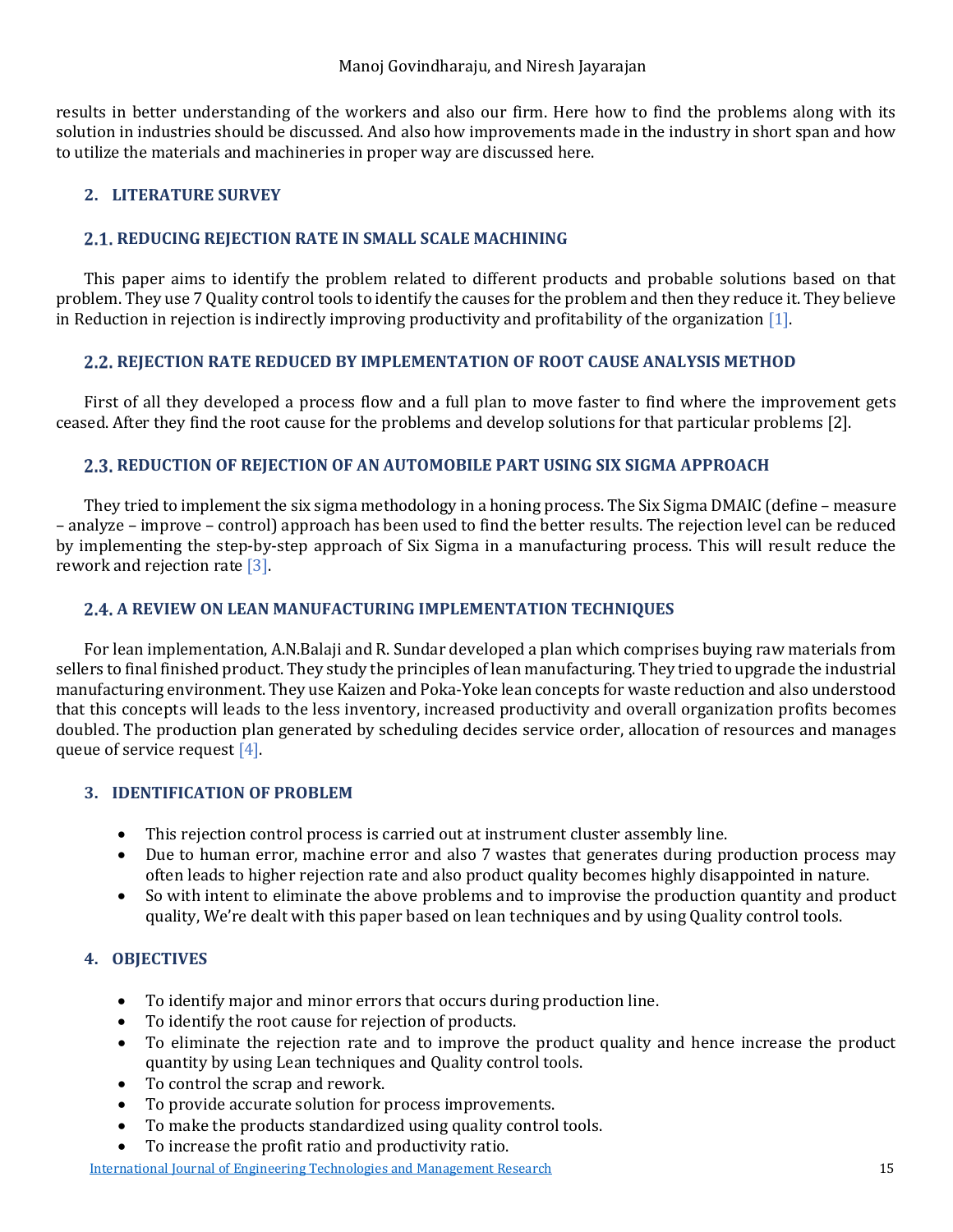# **5. METHODOLOGY**

- First of all, this paper begins with discussing the 7 Quality control tools and Kaizen techniques.
- Then finding the root cause for the problem based on Fish Bone Diagram and Flow chart.
- Why-why analysis is also used for finding the defects along with its causes.
- Then we have to provide suitable solution for the respective problems based on lean techniques.

The diagrammatic representation of rejection control is shown in figure 1.





# **5.1. SEVEN QUALITY CONTROL TOOLS**

# **Flow Chart**

Flow chart is one of the basic tool used to study the process in each and every flows. It shows process in step wise manner. Flow chart of material to product is discussed here. Graphical representation of the data makes it easier to understan[d \[7\].](#page-9-4) 

The diagrammatic representation of flow chart is shown in figure 2.

# **Example of a Flow Chart**



**Figure 2:** Example of a Flow chart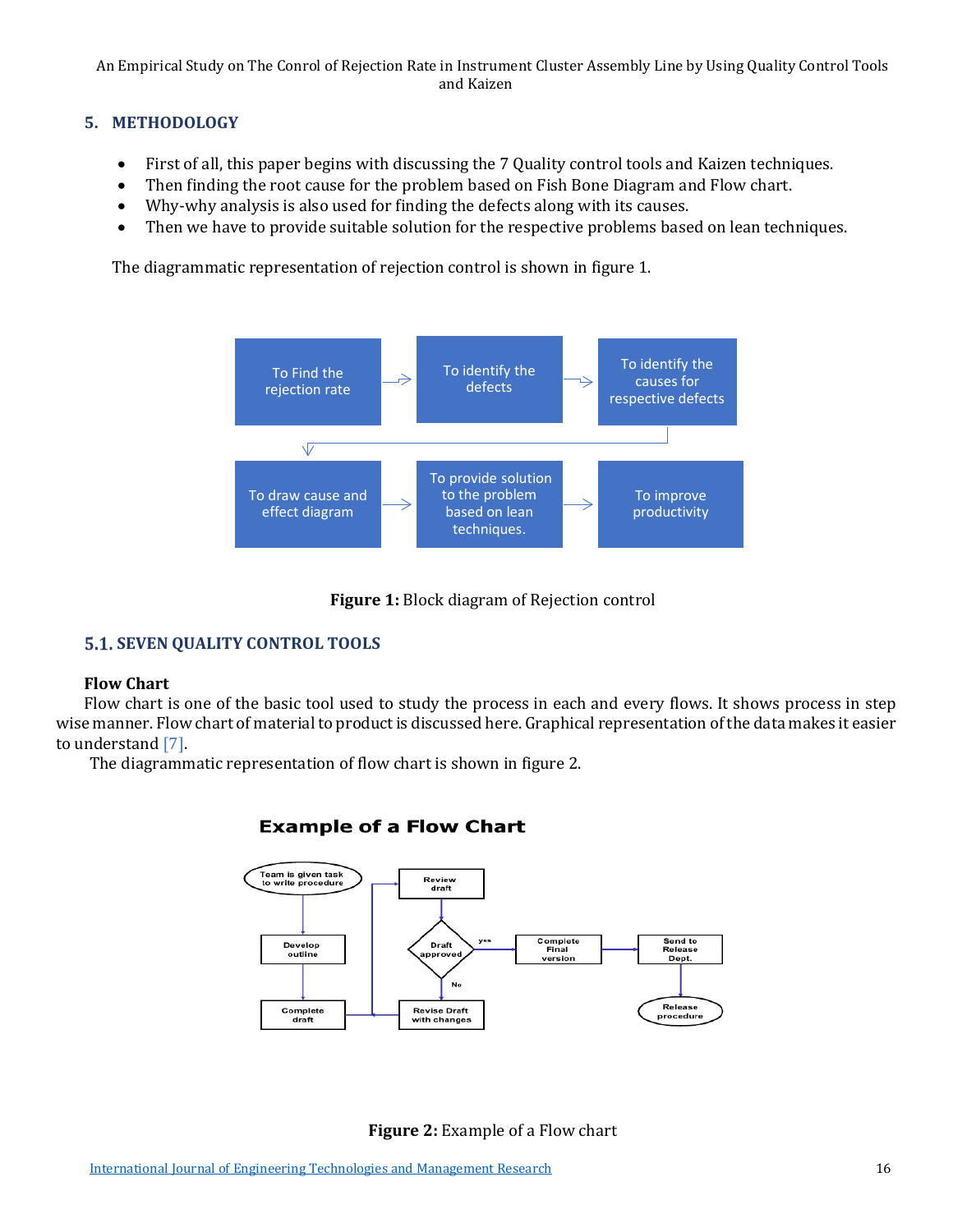### **Pareto Diagram**

A Pareto diagram, named after Vilfredo Pareto, an Itali1an economist, is a special type of bar graph that can be used to show frequency distribution of several relative events in cumulative manner. It is also known 80/20 rule [8]. The Pareto diagram is shown in figure 3.



**Figure 3:** Pareto diagram

# **Histogram1**

Histogram is also known as frequency distribution diagram. The bar charts shows the distribution of events. Histograms are much useful in studying patterns [\[9\].](#page-9-6) Histograms used to compare the density distribution. It is used in various industries. Histogram is a special type of bar chart for data measurements. It is used to chart the frequency of events occurrence. The diagrammatic representation of Histogram is shown in figure 4,



**Figure 4:** Histogram

# **Check Sheet**

It is a collection of data and periodically checked for maintenance purpose. The check sheet is represented in the following Table 1.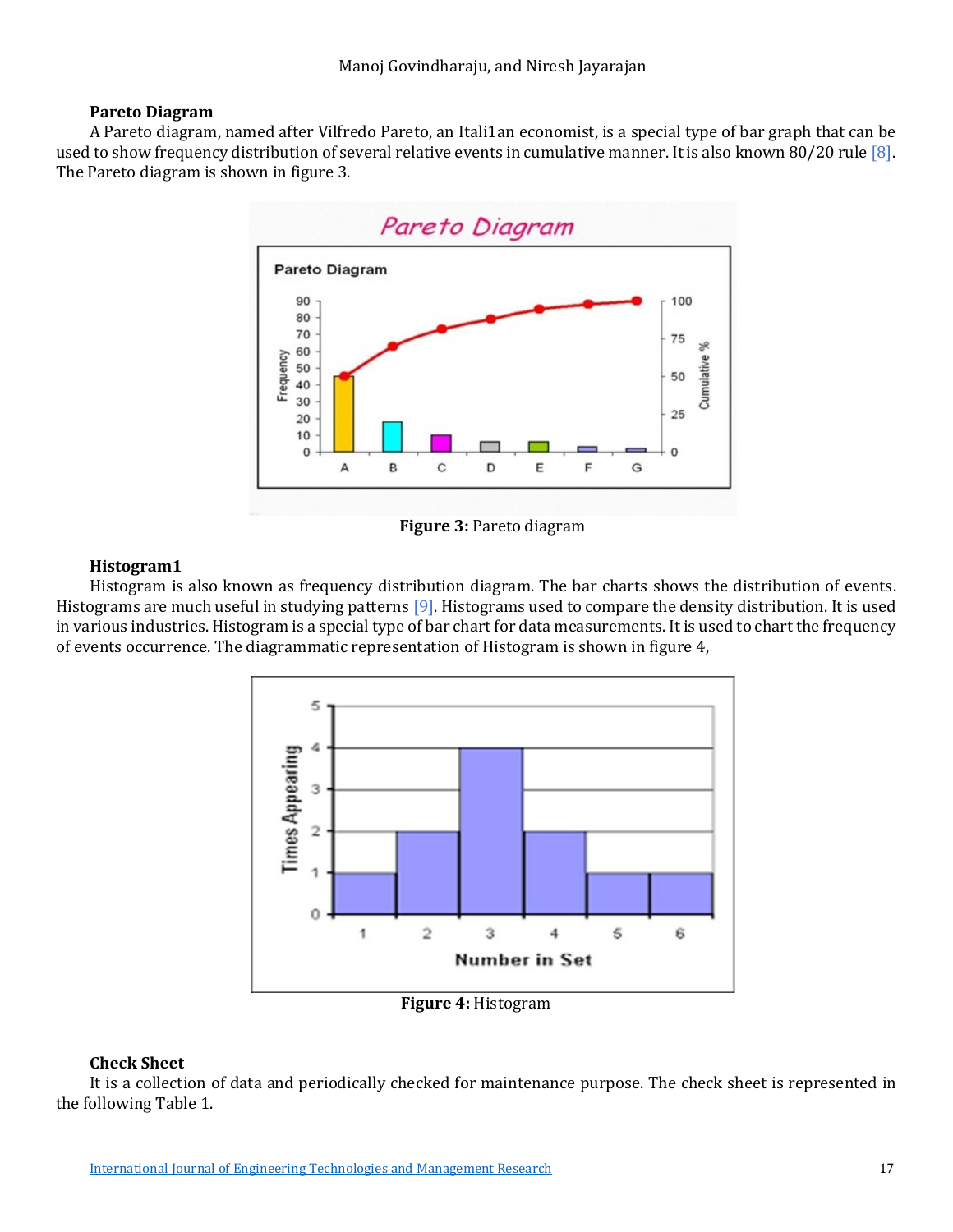| <b>Tallies</b> | <b>Total</b> |
|----------------|--------------|
| ## III         | 8            |
| Ш              | з            |
| Щ              | 5            |
| <i>щ щ ш</i>   | 13           |
|                |              |

### **Table 1:** Check sheet

### **Cause and Effect Diagram**

This diagram used to find the several causes which leads to serious defect. It is also known as Fish Bone Diagram. The following figure 5 represents the Cause and effect diagram.



**Figure 5:** Cause and Effect Diagram

# **Control Charts**

Control charts used for studying the process which changes over time. After analyzed the results this tool is used to find out whether our product is within controlled limit or not. The control chart is shown in figure 6.





[International Journal of Engineering Technologies and Management Research](https://www.granthaalayahpublication.org/ijetmr-ojms/index.php/ijetmr) 18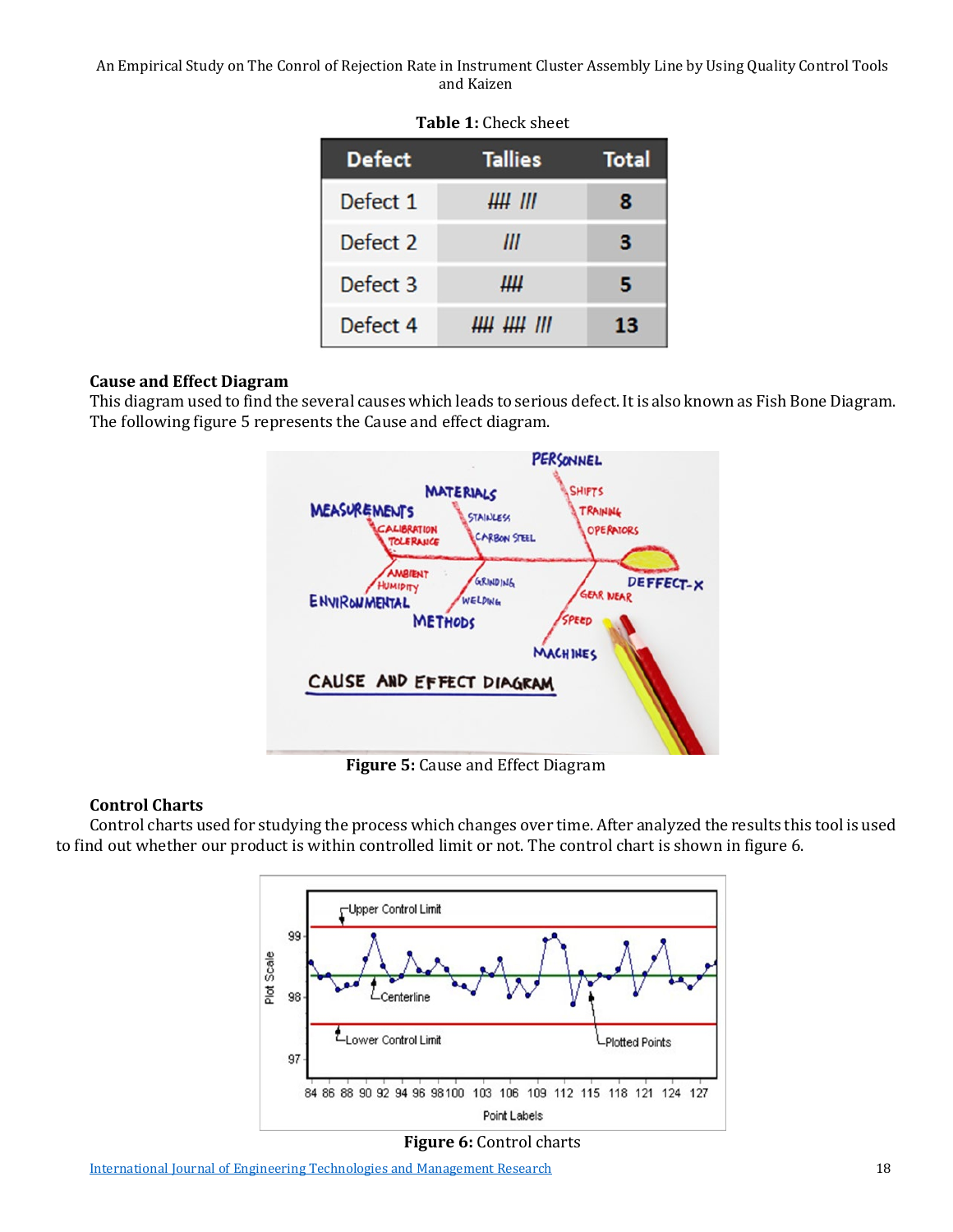# **Scatter Diagram**

It is uses to find the relation between two variables. Two relations are exists,<br>Positive relation

Weight and Height of Children

- Positive relation<br>• Negative relation
- Negative relation

The scatter diagram is shown in figure7.





# **5.2. KAIZEN**

Kaizen is a Japanese word which means 'Continuous improvements', used to reduce the rejection rate by continuous effort.

### **5S of KAIZEN**

The below figure 8 represents the 5S concept of Kaizen.



**Figure 8:** 5s concept of kaizen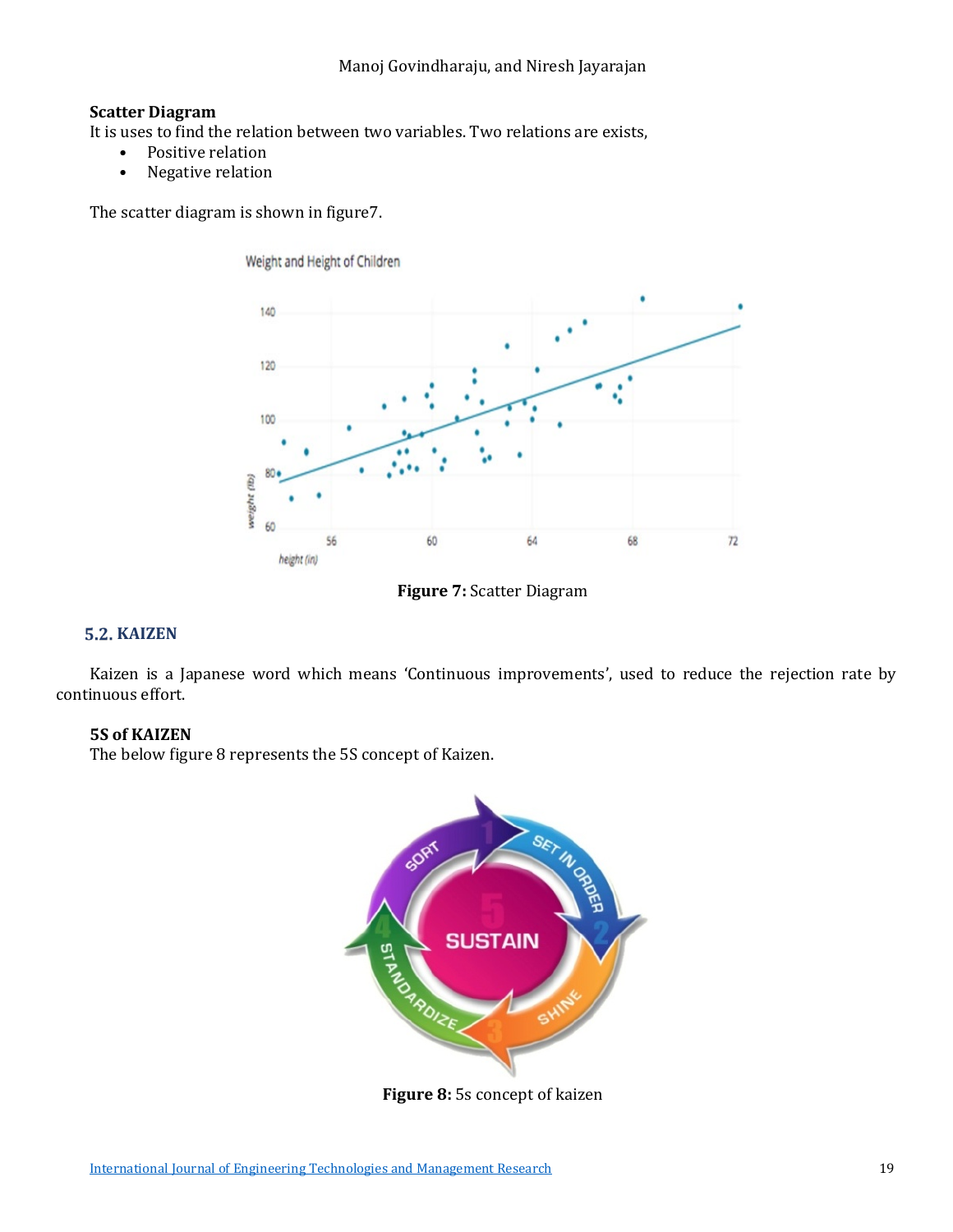### **6. PROCESS FLOW DIAGRAM**

The Process flow is shown in figure 9.



**Figure 9:** Process Flow Diagram

# **7. ACTION**

### **MAJOR DEFECTS IN INSTRUMENT CLUSTER ASSEMBLY LINE**

- 1) Fuel Gauge not return
- 2) Fuel Gauge not work
- 3) Odometer jerky
- 4) Fuel Gauge sticky
- 5) LED not glow
- The above defects are identified by collecting data from the quality engineer.
- And also brain storming conducted from the industrial workers.
- From the above we separate major and minor errors and we have to find root cause for the errors/defects.
- Quality control tools played an important role in finding the causes for the respective defects.

### **7.2. ROOT CAUSE IDENTIFICATION**

### **Why –Why Analysis Diagram**

Here five different types of why arises, which critically analyze all the defects. Hence deeper the question arises we easily find the causes for the respective defects. The diagrammatic representation of why-why analysis is shown in the following figure 10.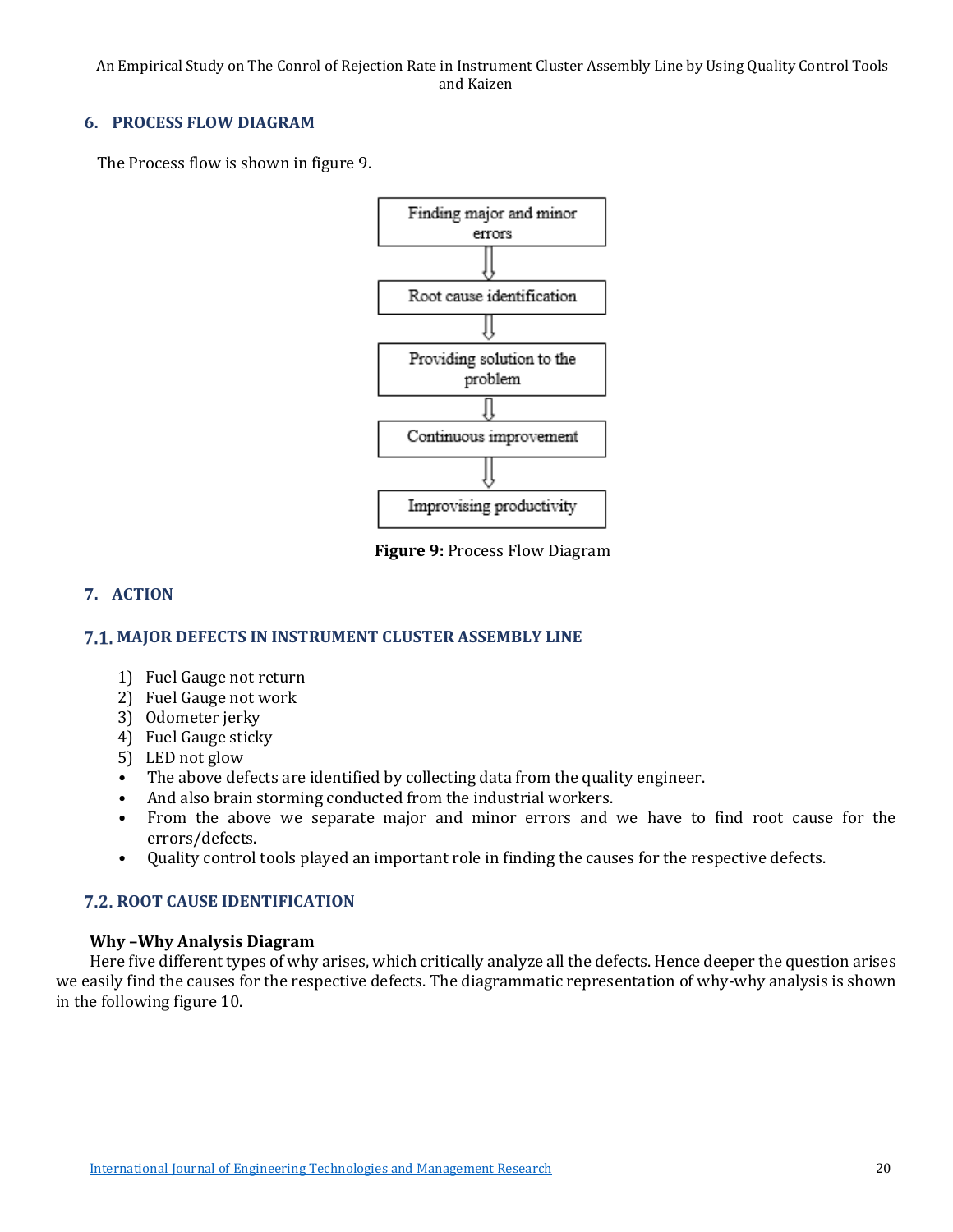

**Figure 10:** Why-why analysis diagram

# **Fish Bone Diagram**

It is used for finding various causes which associated with the respective defects. Kaizen techniques used to find the suitable causes. Further continuous effort leads to find the maximum possible causes for the problems.

IC –Instrument cluster

The Fish Bone Diagram is shown in figure 11.



**Figure 11:** Fish Bone Diagram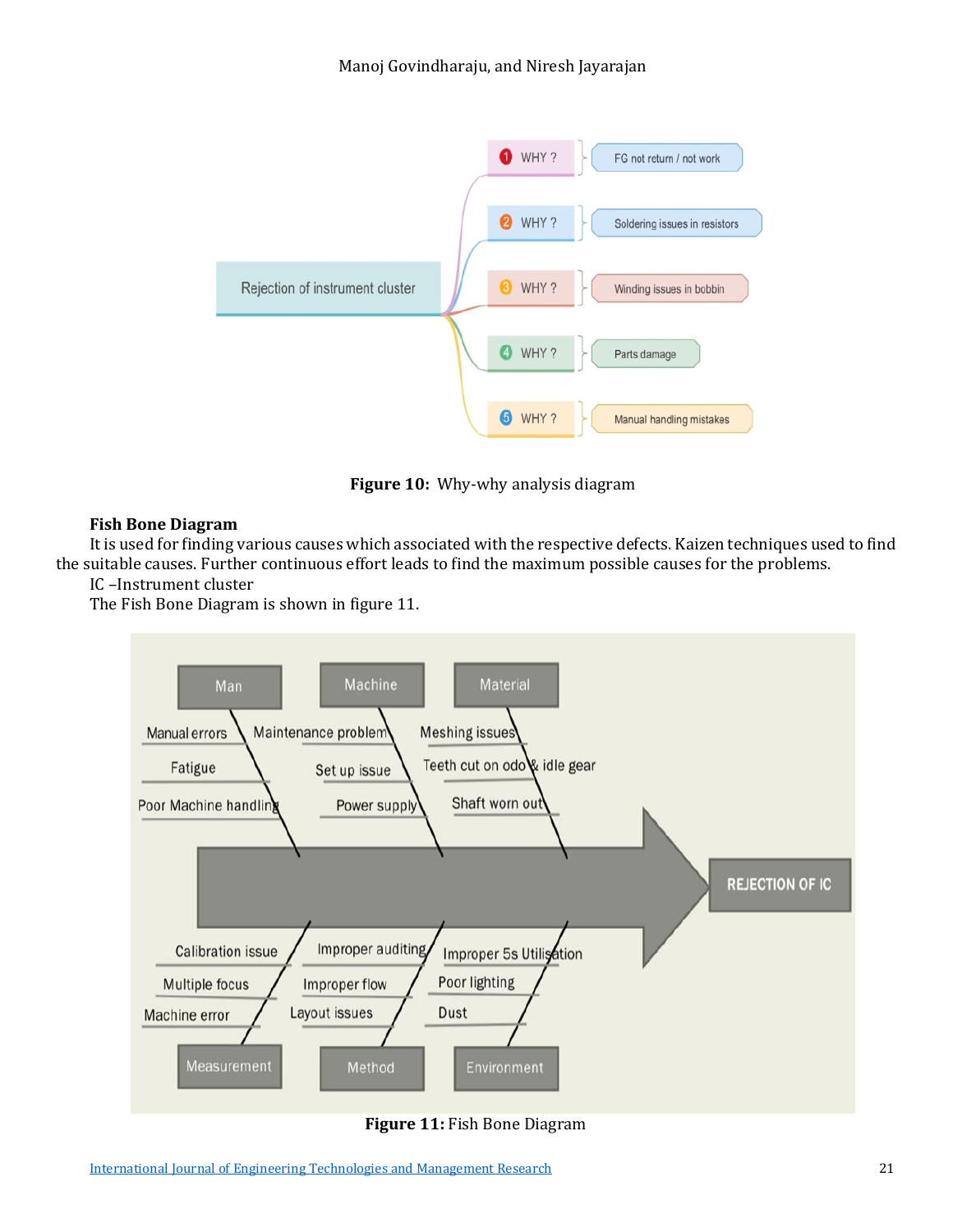### **8. RESULTS AND DISCUSSIONS**

Hence, we find the defects with its respective causes. Now we have to provide suitable solution for the particular defects.

The defects and solutions are listed in Table 2 as shown below,

| Table 2: Defects and Solutions |                                                                                                                                          |  |
|--------------------------------|------------------------------------------------------------------------------------------------------------------------------------------|--|
| <b>DEFECTS</b>                 | SOLUTIONS                                                                                                                                |  |
| Fuel gauge not return          | Damping level must be appropriate.                                                                                                       |  |
|                                | Must be dust free.                                                                                                                       |  |
| Fuel gauge not work            | Check the resistors (broken or good one) and also check whether Fuel Gauge<br>is magnetised properly or not.<br>Also check the windings. |  |
|                                | Ensure all the parts are assembled because human errors are inevitable                                                                   |  |
| LED not glow                   | To check the connections.                                                                                                                |  |
|                                | Check the resistors.                                                                                                                     |  |
|                                | Check the parts whether it is good or broken                                                                                             |  |
| Fuel gauge sticky              | Here also we have to maintain proper damping and dust free condition.                                                                    |  |
|                                | Check the shafts.                                                                                                                        |  |
| Odometer jerky                 | Ensure idle gear is in good condition and free from burrs.<br>$\bullet$                                                                  |  |
|                                | Rotor play must be in correct manner otherwise leads to vibration.                                                                       |  |
|                                | Also, spring tension must be in appropriate level. Drag play also taken into<br>$\bullet$<br>consideration.                              |  |

- From the above solutions, We can reduce the rejection rate in greater amount and 90% problems are solvable in rework station itself.
- Kaizen implementation is done here and it further leads to nearly zero rejection rate.
- Here rejection rate decreases further improves the productivity ratio and cost savings in huge difference occurs.
- Better utilization of machineries and man power leads to the firm becomes in top position.

### **9. CONCLUSION**

Quality control tools are easy to understand and easy to use. If we understood the lean techniques and Quality control tools in proper manner then we could able to solve the problem arises in each and every assembly line and easily control the rejection rate, which in turn generates a greater revenue for any organizations and productivity increases in better manner. In any organizations, continuous improvement helps in accelerated benefits to the entire people who put all their efforts to maintain the single piece flow of work. We must develop new manufacturing concepts which should be easily understandable and readily available to all the workers and higher authorities. Instead of routine work, Industrial people will try to encourage and extract new innovations from any individual person who works in the organization. The above things which leads to minimize the rejection rate and maximize the organization's overall profits.

### **SOURCES OF FUNDING**

None.

### **CONFLICT OF INTEREST**

None.